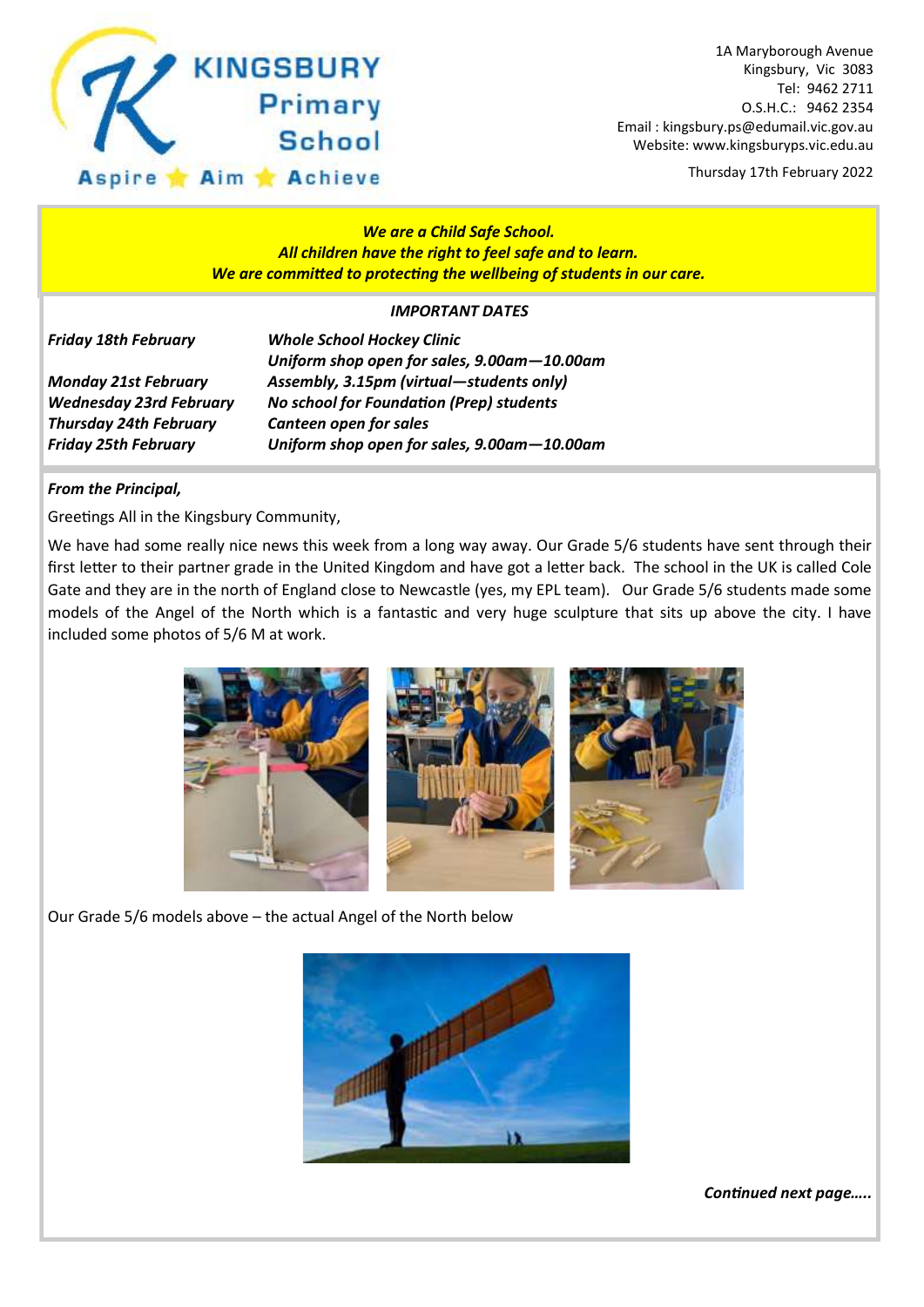### *From the Principal (continued)*

### *The Letter from Cole Gate*

Dear Melbourne friends,

We are so excited about becoming your partner school and were excited to read your letter.

Your school sounds really great!

A bit about Colegate:

- Our school is in a town called Gateshead which is south of the River Tyne
- $\blacktriangleright$  There are 163 pupils in school
- The weather here is always quite chilly, even in summer today it is 7 Degrees Celsius which is warmer than it has been for a while
- The subjects we learn in Year 5 are: English, Maths, French, History, Geography, PE, Art and Design, RE (Religious Education) Science, PSHE (Personal, Social and Health Education) Computing and Guided Reading
- Our class teacher is Ms. Hodgson and our Head Teacher is Mrs. Gladstone



 We break up in a week's time for half-term holiday which means we will be half way through our school year

Here is a photo of our classroom

We loved seeing your Angel of the North models. This week we are going to find out more about Melbourne. Here is a link to our school website: https://colegateprimary.org/

If you click on Year 5, you'll be able to see our class weekly blog. Best wishes to our new friends, Year 5

### **Physical Education focus**

As you would be aware from the overview, this term's physical education focus in the junior school has been around gross motor skills. The students have been learning correct running and jumping techniques and this has fitted in beautifully with the Upper School Athletics program.

In this weeks newsletter we have featured Grade 1 /2's in their PE session on Monday. They were learning how to jump off one foot and land on two -maintaining a static balance. We also had the opportunity to practice throwing and catching using the rebound net.

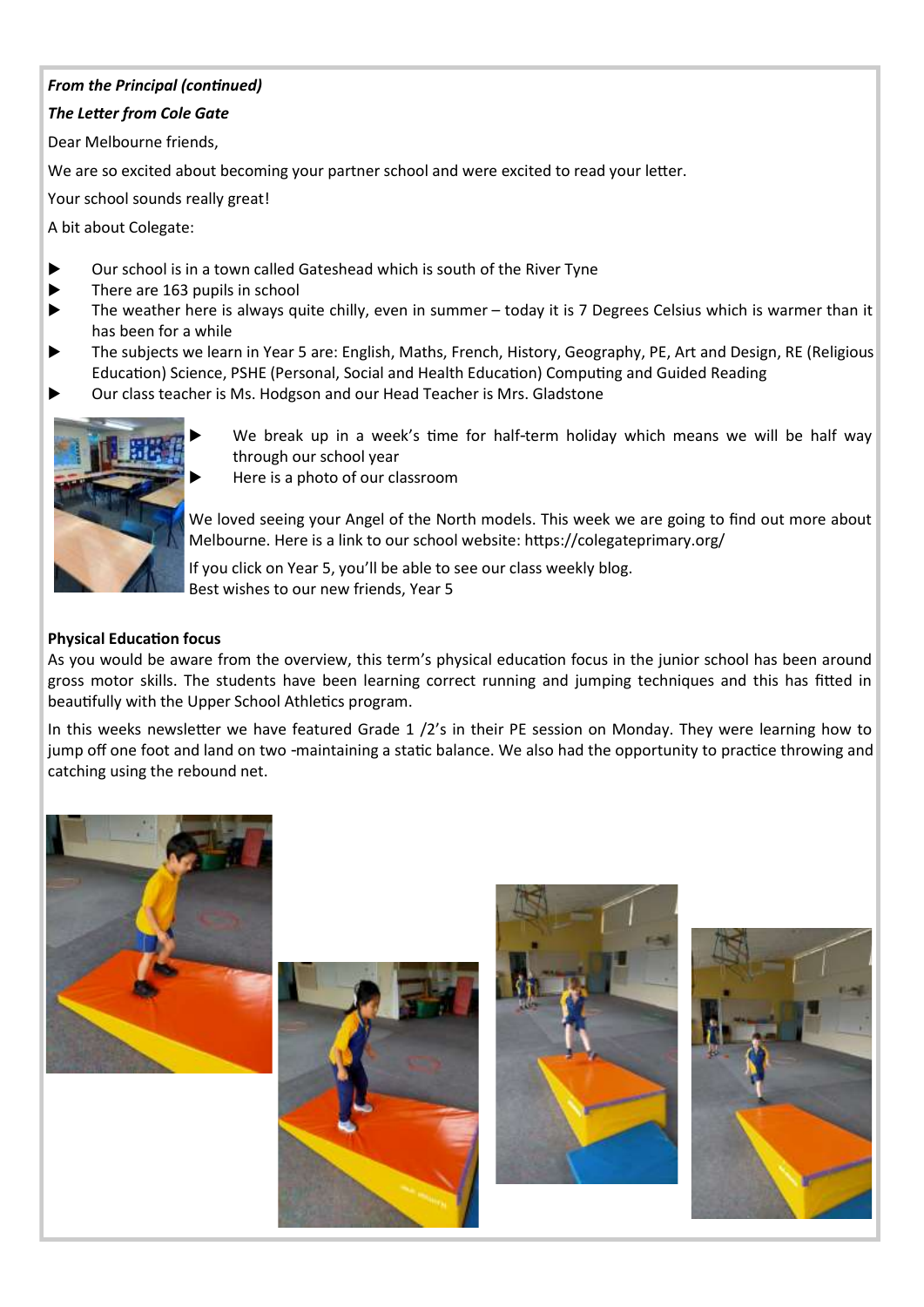### **Newsletter**

Starting from March 4<sup>th</sup> we will publishing our newsletter fortnightly. We will still keep our families up to date with events, notices and other administrative items through Compass. However, we are looking to have more student work and activities as the major part of the newsletter.

P.S. We have also changed our website so that it is more up to date and easier to find the really important information. If you have some feedback let us know.

#### *Congratulations to our newest Junior School Council Members for 2022*

The following students have been elected as representatives of the Junior School Council.

| Sports Captain          | <b>Brandan Cecov</b>                                                                                                                                                                                                                                                |
|-------------------------|---------------------------------------------------------------------------------------------------------------------------------------------------------------------------------------------------------------------------------------------------------------------|
| JSC                     | Tiana Comerford<br>Lan (Bill) Nguyen<br>Jeneesa Nie<br>April Proctor<br>Ivy Olszewski<br>Tianah Waters<br>Vivienne Wu<br>Genevieve Meehan-Evans<br>Lucas Guinelly<br>Jasmine Meehan-Evans<br>Zach Smith<br>Destenee Tapping<br>Alexis Waters<br><b>Ehaan Shapin</b> |
| <b>Library Monitors</b> | Joshua Tondo Llopart<br>Sanjida Mahia                                                                                                                                                                                                                               |

Our School Captains will be announced next week.

### *PE -ologists*

Our blue ribbon winning PE-ologists who showed extraordinary learning focus and learning effort were as follows:-

- 5/6M Haoxuan, Kyesha, Jeneesa, Bill
- 4/5M Anas, Jasmine, Bo, Elsa
- 3/4B Sao, Lucas, Oliver, Mai
- 1/2W Abhay, Sky, Aahana, Jordan
- 1/2J Ada, Max, Shanae, Hunter
- Prep Kole, Mohammed, Maxine, James, Minh, Ariana ( Gymnastics) Nacha, Chi, Tayte, Kaiden, Axel ( Catching)

The grade that showed outstanding learning focus and effort was Grade 4/5 and they receive the rubber chicken award. Well done all.

> *All the best, Brett Millott Principal*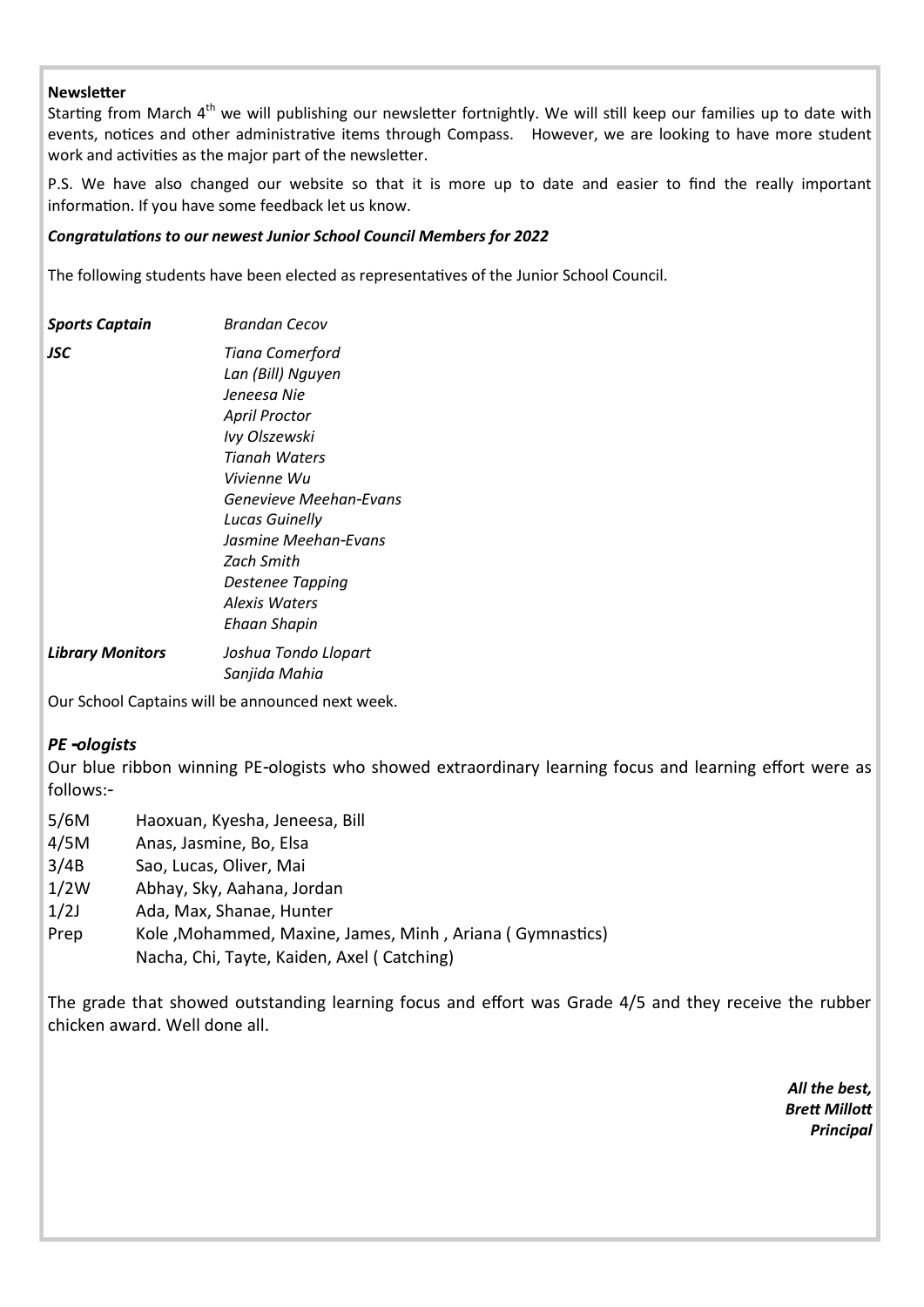### *School Council*

Each year, new parents are asked to volunteer for School Council. It is a two year appointment. We meet each month on the third Thursday at 7.00pm. This is where policy, finance and the oversight of the school is discussed. If you are interested in contributing to the school community but are not available during the day, then this is the perfect role for you. Please see me if you have any questions or would like to collect a nomination form. Nominations forms are available from the school office.

### *CSEF (Camps, Sports & Excursions Fund)*

The Camps, Sports and Excursions Fund helps eligible families to cover the costs of school trips, camps and sporting activities.

If you have a valid means-tested concession card, such as a Veterans Affairs Gold Card, Centrelink Health Care Card or Pensioner Concession Card, or are a temporary foster parent, you may be eligible. There is also a special consideration category for asylum seeker and refugee families. This must be accompanied by a letter from your support worker.

Payment amounts this year are \$125 for eligible primary school students. Payments are made direct to the school to use towards expenses relating to camps, excursions and sporting activities for the benefit of your child. Application forms are available at the school office and the **closing date for Round 1 is Thursday 24th February 2022.**



We have just had a large load of fresh fruit, carrots and fresh bread delivered, thanks to our wonderful friends at Foodbank. Please pop into the office to collect some before or after school when dropping off your children.

### *Playgroup*

Kingsbury Primary School is fortunate to have its own playgroup. Playgroup runs each Wednesday from 9.00am until 11.00am throughout the school term. Playgroup is held in our Junior Building and is facilitated by one of our parents, Sarah Arnold. We would love for more families to join us and please feel free to invite your friends as well. Playgroup commences Wednesday 2nd March 2022.



### *Years 3-6 Camp—Monday 4th April—Wednesday 6th April*

Camp details are now available on Compass. Here you will find the necessary consent form and payment options. If you have CSEF from 2021 and 2022, this can be allocated to this camp. If you have any questions regarding payment, please don't hesitate to come and see us in the school office.

### *Dental Check Ups*

You will have already received a letter, flyer and permission form for your child to participate in our upcoming free dental check up & treatment plan for eligible students. All permission forms need to be returned to the school office as soon as possible.